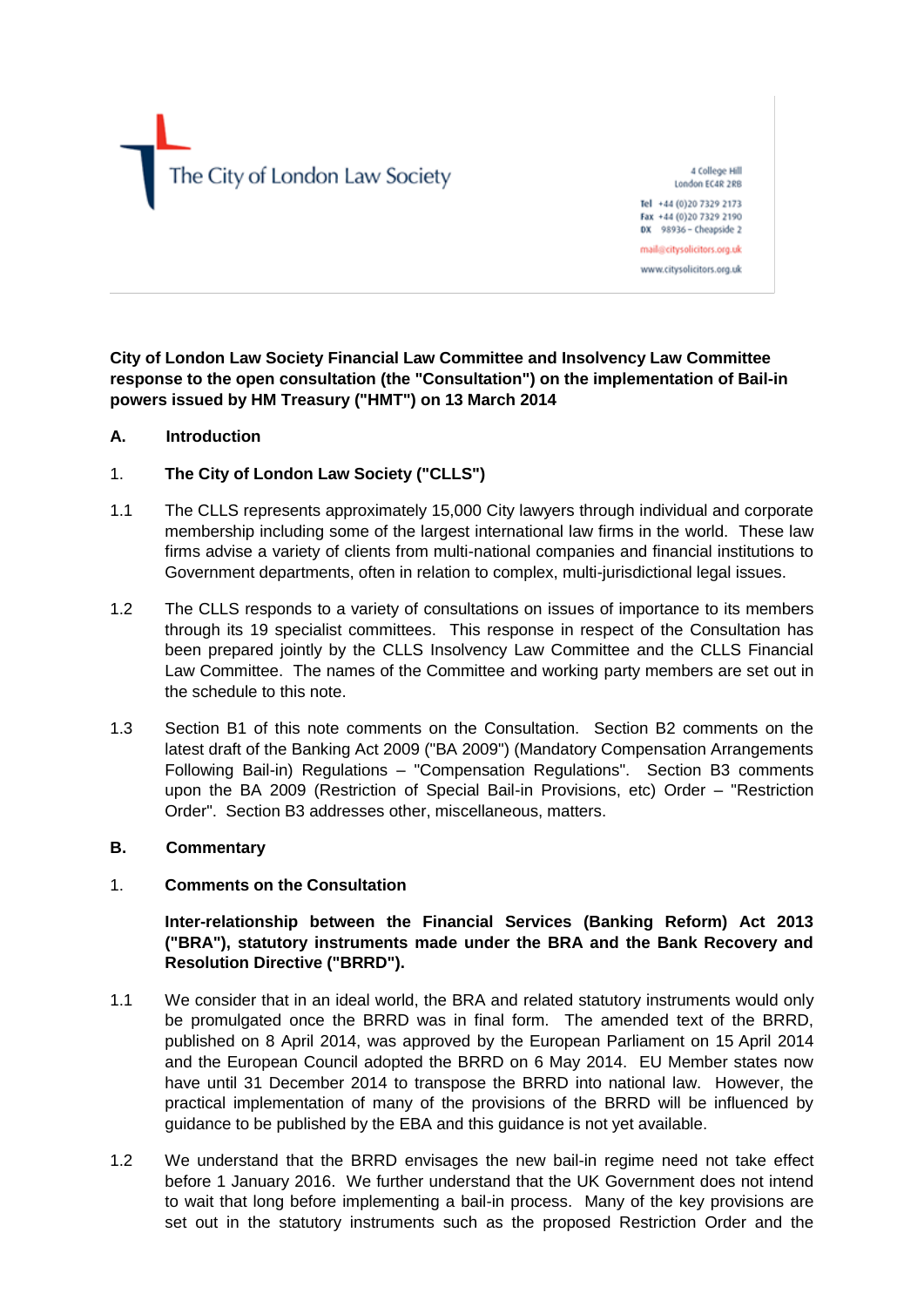Compensation Regulations. The BRA itself contains provisions giving the Treasury the power by order to amend various aspects of the bail-in process. For example, the proposed section 48F BA 2009 gives the Treasury the right to amend the definition of "excluded liabilities" in section 48B(8) BA 2009.

- 1.3 In any event, the bail-in power is broadly drafted and would be implemented by the Bank of England making one or more resolution instruments containing the bail-in proposals. Those provisions – e.g. the proposed section 12A (3) BA 2009 - allow the Government to make bespoke bail-in provisions for individual banks. Taking these matters together, we believe the UK Government has at its disposal the means to minimise any inconsistencies between the BRA and BRRD by making further legislative amendments as and when necessary.
- 1.4 We nevertheless recommend that multiple legislation on this important topic is avoided if at all possible. This is in part because the official texts of statutory instruments are not updated (either at all or in a timely fashion). Hence public versions of much amended SIs become very difficult to use. The next drafts of statutory instruments such as the Restriction Order and the Compensation Regulations should therefore be conformed to the final text of the BRRD. Confirmation should be sought that this will amount to proper implementation of the BRRD.
- 1.5 In addition care should be taken to ensure that any legislation regarding the priority of deposits does not follow an approach which differs from similar, existing, legislation in other EU jurisdictions and plans announced elsewhere in the EU. This is necessary to ensure that there is no regulatory arbitrage between the UK and other EU states that could put UK banks at a competitive disadvantage in raising capital – see question 7 of the Consultation.

## **Creditor Hierarchy on Bail-in (Question 7)**

- 1.6 The flexibility to bail-in creditors on a basis that does not either wholly reflect their priority on insolvency or equally among creditors with the same priority is very valuable. For example, had a bail-in of the Co-Operative Bank been required with strict adherence to priority in liquidation, then the holders of the PIBS (being individuals many of whom were particularly vulnerable) would have been fully bailed-In before the holders of the Tier II bonds, all of whom were sophisticated investors. That would have been an undesirable outcome. A balance needs to be struck, though, between giving the Authorities sufficient flexibility to make a bail-in work and providing the market with certainty as to how a bail-in will operate. It is suggested that this be done through guidance or a code of conduct regarding how the bail-in tool will be exercised.
- 1.7 We recognise that the extent to which depositors and other claimants should be preferential creditors in a bail-in or other resolution process is one of policy. Nevertheless, having regard to the way in which the BRRD is finally formulated, the Government should seek to retain as much discretion as is possible to avoid the bail-in of deposits.
- 1.8 Deposits are the stock in trade of a bank and a key component of the overall relationship between a bank and its customers. Therefore a bank in which any standard type of deposit is bailed-in is unlikely to be capable of surviving itself or passing on its client relationship with bailed-in depositors successfully to a bridge bank. Bail-in of deposits will also spread contagion to the wider economy. The management of the Cypriot banking crisis is a bad precedent for the management of a seriously failing bank in an advanced economy that is also a major financial centre.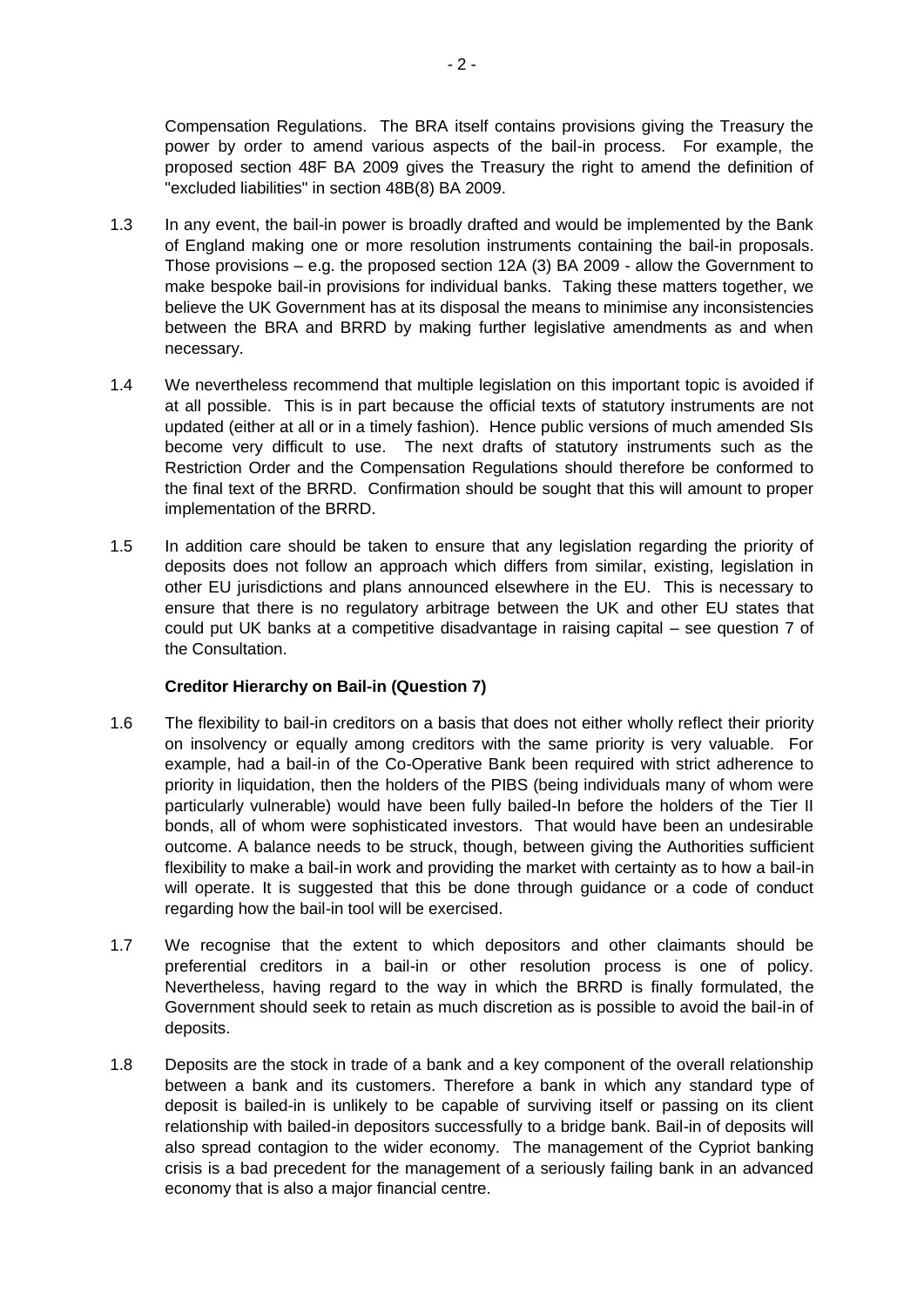### **Preferential Creditors**

- 1.9 Part 2 BRA introduces new provisions to Schedule 6 Insolvency Act 1986 making deposits covered by the Financial Services Compensation Scheme ("FSCS") compensation threshold of £85,000 preferential under Schedule 6 Insolvency Act 1986 (so ranking pari passu with other preferential creditors). Preferential claims rank behind expense claims but ahead of ordinary unsecured creditors and floating charge creditors. They rank behind fixed charge creditors. The rest of an eligible deposit would rank below expenses and preferential claims but ahead of floating charge creditors.
- 1.10 These provisions are clearly intended to implement Article 108 of the BRRD and Recital 111 BRRD which require eligible deposits to rank ahead of ordinary unsecured, nonpreferential creditors and for covered deposits to rank ahead of eligible deposits. However, these provisions of the BRRD do not specify how deposits should rank as against preferential and floating charge claims. While we can see the merit in bringing these provisions of the BRRD into effect early so as to avoid making multiple changes to the creditor hierarchy, it is important to ensure that there is a level playing field between individual EU states. Hence it would be helpful to know how other member states are intending to rank deposits as against preferential and secured creditors and we wonder whether it would be worth carrying out further consultation and/or a risk assessment on such ranking.
- 1.11 The concept of differentiation between preferential creditor claims is not new to European legislation. The Insurers (Reorganisation and Winding-up) Directive ("WUD") and Insurers (Reorganisation and Winding-up) Regulations 2004 (SI 2004/353) – "IRW Regulations" - each provide that preferential debts are to be paid ahead of "Insurance Debts". "Insurance Debts" – Article 2(1) IRW Regulations - are debts to which a UK insurer may be liable under insurance (not re-insurance) policies.
- 1.12 The rationale behind WUD is that the holders of insurance policies should receive protection from the legislature over and above given that other unsecured creditors. We do not object to a similar distinction being drawn between depositors with deposits up to but not exceeding the £85,000 FSCS compensation threshold and other depositors. We consider that the legislation should clearly spell out the order of priority which we understand to be as follows:-
	- Expenses of the process
	- "Covered  $-$  i.e. up to the FSCS compensation threshold  $-$  depositors and ordinary preferential creditors ranking pari passu
	- Eligible depositors for sums over and above the FSCS compensation threshold
	- Creditors entitled to payment under a floating charge
- 1.13 We appreciate that the creation of these new categories of preferential creditor could be said to dilute the power of floating charges. Subject only to the comments in the next paragraph, we do not regard this as an insurmountable difficulty with the new proposals. If the priority of the security is essential (such as in securitisation and structured finance transactions) it is always open to the parties to seek to structure the relevant transactions so that the security is fixed (although it is accepted that this is often not possible to achieve outside the context of a structured finance transaction.
- 1.14 We believe that the new priority requirements will make it more important to address the treatment of charges over revolving pools of securities and over bank accounts so that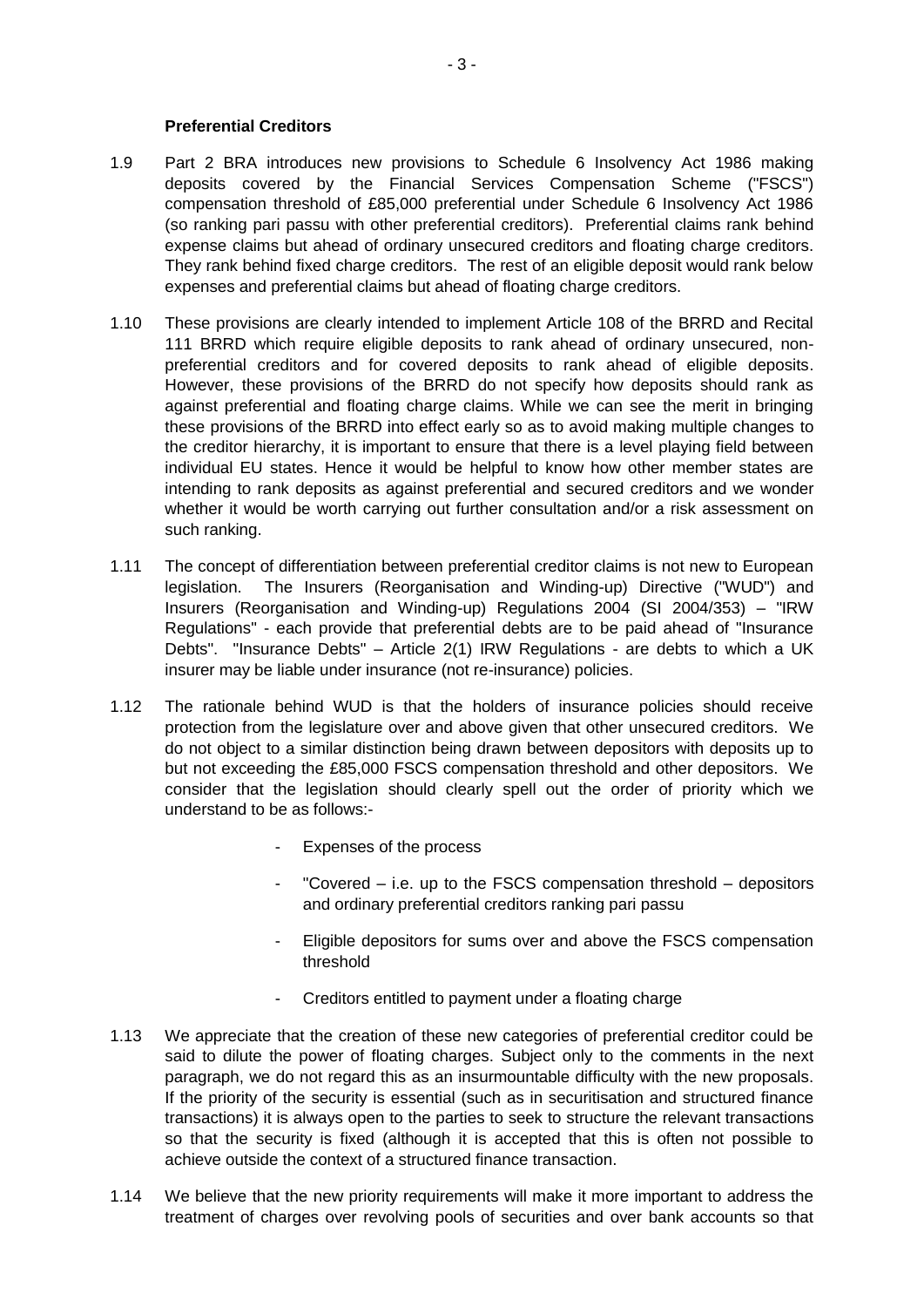these can, at least for some purposes, be treated as fixed charges. We particularly have in mind charges given by market participants, (including banks) to exchanges, and central counterparties where it is essential that these are not rendered valueless by the operation of these revised priority rules). The current state of the UK Implementation of the Financial Collateral Directive and these new proposals in combination mean that exchanges and central counterparties' security in relation to members that are UK regulated institutions subject to bail-in may be undermined in effectiveness. As this could carry contagion risks, we urge that this is addressed as a matter of urgency and that revisions are in place at the same time as the bail-in legislation.

### **Netting, set-off and protected arrangements (Questions 9 to 11)**

- 1.15 We agree that while the principle of bail-in on a net basis is correct, calculating a net position where any degree of complexity is involved will be complex and time consuming. Members of the Insolvency Law Committee and the Financial Law Committee all have experience of these delays in work undertaken on the Lehman insolvencies. We are not suggesting that it would be practicable or consistent with policy for the UK Government to exclude net liabilities from bail-in in all cases; clearly the bail-in of net positions may be required by the BRRD. Furthermore, in addition to the powers of the Authorities to carry out a mandatory close-out in article 4(4) of the Restriction Order, close out could result from either automatic termination provisions or counterparties giving notices of close out and netting following those close outs, provided that the automatic or early termination event is triggered by something other than the resolution itself.
- 1.16 We note that, as a result of sections 22 and 28 of the Banking Act and Arts 68 and 71 of the BRRD, the resolution itself should not give rise to any counterparty exercising close out or termination rights or triggering automatic termination). However, we do consider that the Restriction Order should be much clearer as to how any valuation should be performed (see paragraph 1.27 below).
- 1.17 In any event, this is another example of "one size fits all" being inappropriate to the operation of the bail-in provisions. In some instances, the bail-in tool may be applied to small financial institutions with few derivative transactions. In such instances, it may be possible to negotiate the close out of those derivatives with the relevant counterparties as part of the bail-in process.
- 1.18 Conversely, there will be other, more complex, cases equivalent to RBS or Lehman where the extent and complexity of a financial institution's derivatives portfolio will make close out and netting difficult to apply (and the prospects of valuing the net liability impossible over the course of a resolution weekend). In those cases, we consider that the Authorities should have the discretion to exclude in their entirety derivative positions from the bail-in powers. We note that, as currently drafted, the bail-in provisions would give the Authorities this flexibility (provided that they explain any departures from the pari passu principle in a report) and we consider that it is important that this flexibility be retained (although we appreciate that, in due course, the UK's legislation will need to be consistent with BRRD where the flexibility to exclude derivatives and other liabilities is more limited).
- 1.19 From a drafting perspective, the CLLS understands that the definition of "derivative" in EMIR which the Treasury is proposing to use in the Restriction Order lacks clarity and that there are differences between the definition of "financial contract" in the BRRD and in the Restriction Order which is clearly undesirable.

### **Valuations, Bail-in and Compensation**

1.20 We question more generally the extent to which it would be possible to carry out an accurate valuation of the bailed-in liabilities in the lead up to and immediately after a bail-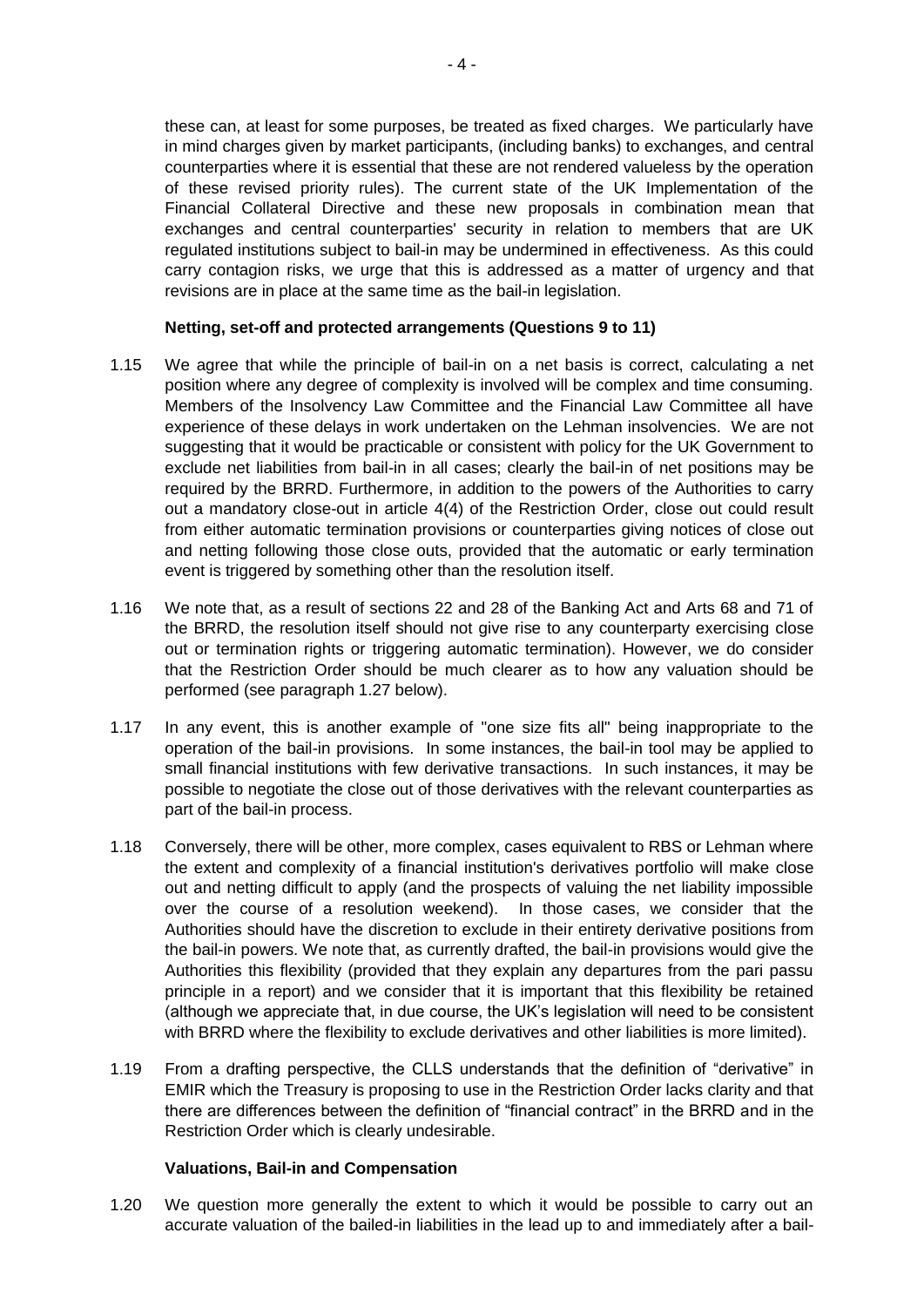in occurs. First, the way in which any given bail-in works will inevitably vary from institution to institution. That is acknowledged by the BRA – Section 12A – providing for the making of special bail-in provisions for individual banks.

- 1.21 In smaller institutions, it should often be possible to form a clear view of the institution's assets and liabilities at the time of the bail-in. The same could be true if a bail-in process takes place in respect of an organisation that has been steadily underperforming without any sudden and cataclysmic shock to the valuation and composition of its assets.
- 1.22 In other cases and RBS, Cyprus and Iceland are examples the institutions to be bailed-in will be substantial, complex and transnational. Those institutions' counterparties and contractual arrangements will also be transnational.
- 1.23 In these circumstances, speed must be the essence of the bail-in process. In that event, the conclusion of a formal valuation of the bail-in liabilities during a resolution weekend would be difficult, if not impossible. Any attempt at valuation made at this time will necessarily be provisional.
- 1.24 Furthermore, the bail-in tool may be used as part of a wider special resolution regime involving, potentially, the transfer of assets and liabilities. This is a further complexity and there may be questions whether certain liabilities should have been transferred with related assets or subject to bail-in on a net basis.
- 1.25 In these circumstances, the only realistic course of action will be to make the subsequent dispute resolution arrangements as transparent and swift as is feasible. The current draft does not appear to state expressly how any dispute between an individual creditor and the valuer would be resolved, However, the bail-in valuation exercise raises an issue which is different from the general "no creditor worse off" compensation right; namely the question for each bailed-in creditor whether it is receiving its correct equity entitlement<sup>1</sup>.
- 1.26 There are likely to be numerous errors at the level of individual creditor obligation in the netting process. Counterparties are likely to challenge the methodologies and values adapted. This is particularly so as in many netting agreements it is for the counterparty, not the prospective defaulter, to carry out the netting, and because in some cases, netting may require the use of market values not available till the next working day in the relevant financial market.
- 1.27 No valuation of a netted claim over a resolution weekend is likely to be more than provisional, especially as it is unclear how far contractual processes will be followed. Hence there needs, in our view, to be clarification of whether the contractual netting process and valuation principles in individual derivative agreements will be applied to arrive at the net amounts (with an estimate where this cannot be carried out on available information, or is assigned under the contract to another party and an assumption that a contractual close-out had occurred where the Authorities use their mandatory close-out powers). If not, there needs to be confirmation of what legal over-ride and overriding valuation principles are to be applied. The application of any over-ride could have far

We have assumed here that the valuation exercise for allocating equity entitlements will be separate from the valuation exercise for the NCWO compensation provisions on the basis that the former will be done during the course of the resolution weekend whereas the latter could occur months if not years after the resolution. However, we understand that there have been suggestions that the NCWO provisions could be used to determine the equity allocations. This suggestion would involve a trust arrangement whereby the equity would be held on trust for bailed in creditors until the allocations could be determined (and the bail-in administrator concept in the BRA allows for this). We query though whether this is going to be acceptable to the market, particularly if the determination of the equity entitlements were to take some time, as it would be unclear who the shareholders of the resolved bank were in the interim period.

 $\overline{a}$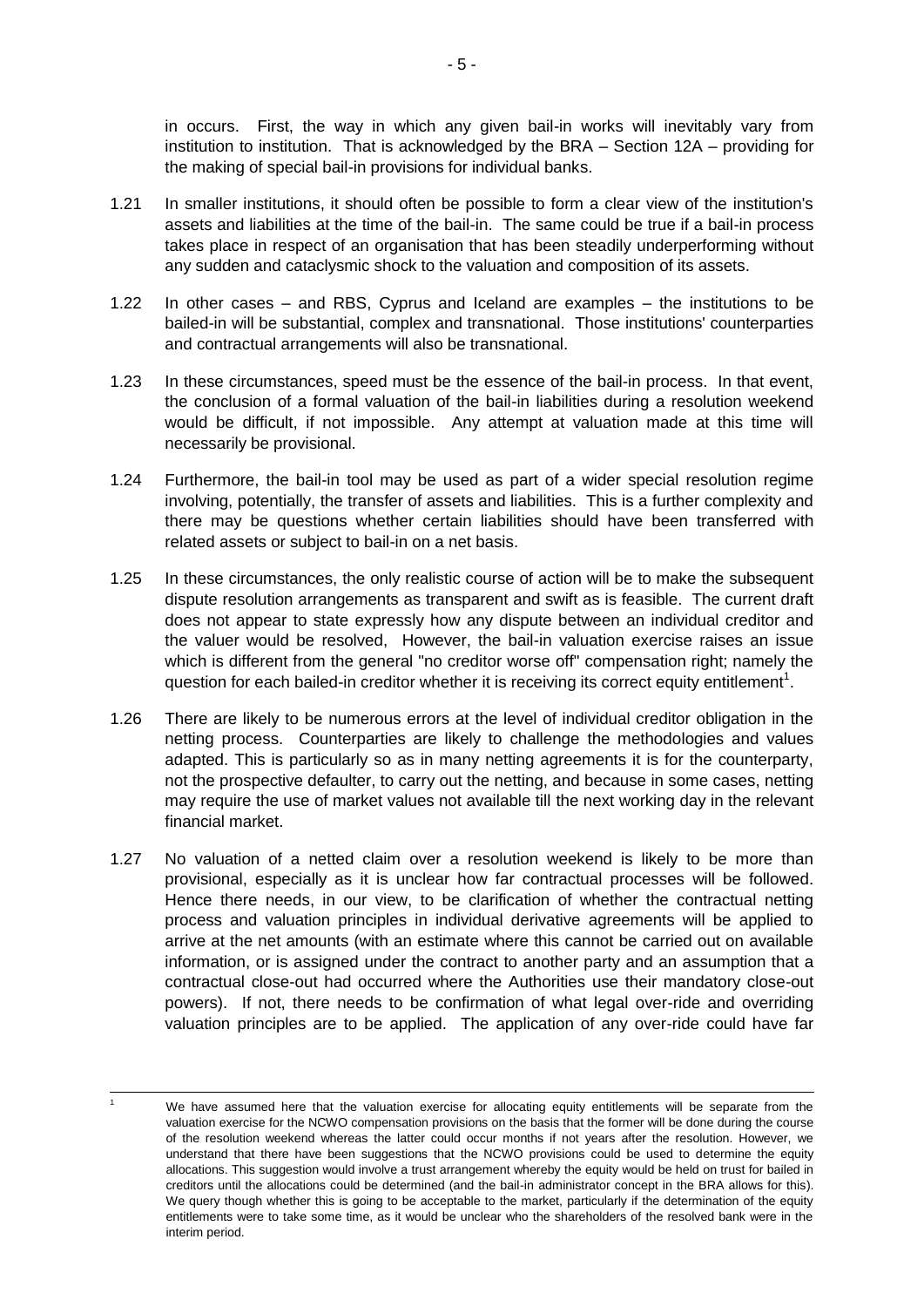reaching implications in a major EU jurisdiction. The resultant issues of comity and recognition will need careful review<sup>2</sup>

- 1.28 We consider that there should also be legislation for a separate process to deal with disputes about the netting of individual rights and liabilities of this sort speedily so as to ensure that each bailed-in creditor receives its correct entitlement to equity and the total equity created by the bail-in is determined on a legally certain basis. This could be, for example, a timetable for agreement, followed, if this fails, by a short arbitral process, reducing the prospect of these disputes spending years before the courts.
- 1.29 This would need to command the confidence of bailed-in creditors as a fair process to achieve the aim of facilitating the management of the bailed-in equity and its marketability. This will be very important to bailed-in creditors. Accordingly we urge the Government to consider whether paragraph 7 of the Compensation Order should include arbitration or other dispute resolution provisions.
- 1.30 This process needs to be separate from the overall consideration of whether bailed-in or other creditors or any class of them are worse off than they would have been in an insolvency – eg because their equity entitlement turned out to have little or no value overall, while the class of creditors would have received a greater pay-out in a liquidation. The process laid down for the "no creditor worse off" assessment is not well suited for the adjustment of individual creditor claims that have been wrongly assessed for bail-in and would be undermined if it was carried out at a time when many claims were subject to disputes turning on individual factors. The overall relative amounts in issue would be unclear and for this reason, a two stage process is necessary.
- 1.31 We note the absence of prescribed qualifications or expertise for an independent valuer paragraph 6 of the Compensation Regulations. We assume that the absence of qualifications is an attempt to preserve flexibility. No two banks' asset and liability portfolios will be identical. To that extent, the absence of prescribed criteria reflects reality.
- 1.32 We recognise that the valuation of claims and compensation will call for a wide range of skills and experience going beyond pure insolvency. We also recognise that a bail-in provision may, with explanation, depart from the usual insolvency rules (section 48E BA 2009). Nevertheless, the basis for compensation is ensuring that ultimately, no creditor is worse off than would have been the case in an insolvency of the bank to which bail-in is applied. In these circumstances, the ILW considers there should be some requirement for familiarity with insolvency practice and procedure in the valuation process, so as to minimise room for dispute about the overall approach.
- 1.33 In similar vein, the legislation (section 12B BA 2009) makes as yet no provision for the qualification of a bail-in administrator, although it does state (section 48J BA 2009) that a bail-in administrator is "not a servant or agent of the Crown" and in particular "not a civil servant". Although we recognise that the legislation provides flexibility, we consider there are grounds for saying that a bail-in administrator should be a person who is or who can demonstrate access to restructuring or insolvency expertise as part of his or her core skills. This is because it is necessary to understand the practice of restructuring and insolvency to be able to determine, on an informed basis, when restructuring and insolvency principles should be inapplicable to particular aspects of a bail-in; cf paragraph 1.31 above.

 $\overline{2}$ 

<sup>2</sup> We understand that, under Art 48 of the BRRD, the EBA has to prepare a regulatory technical standard (RTS) on the methodologies for valuing net amounts on close-out and that ISDA has been working with the EBA in this respect. It is possbile that such RTS will address some of the concerns set out in this section of our paper.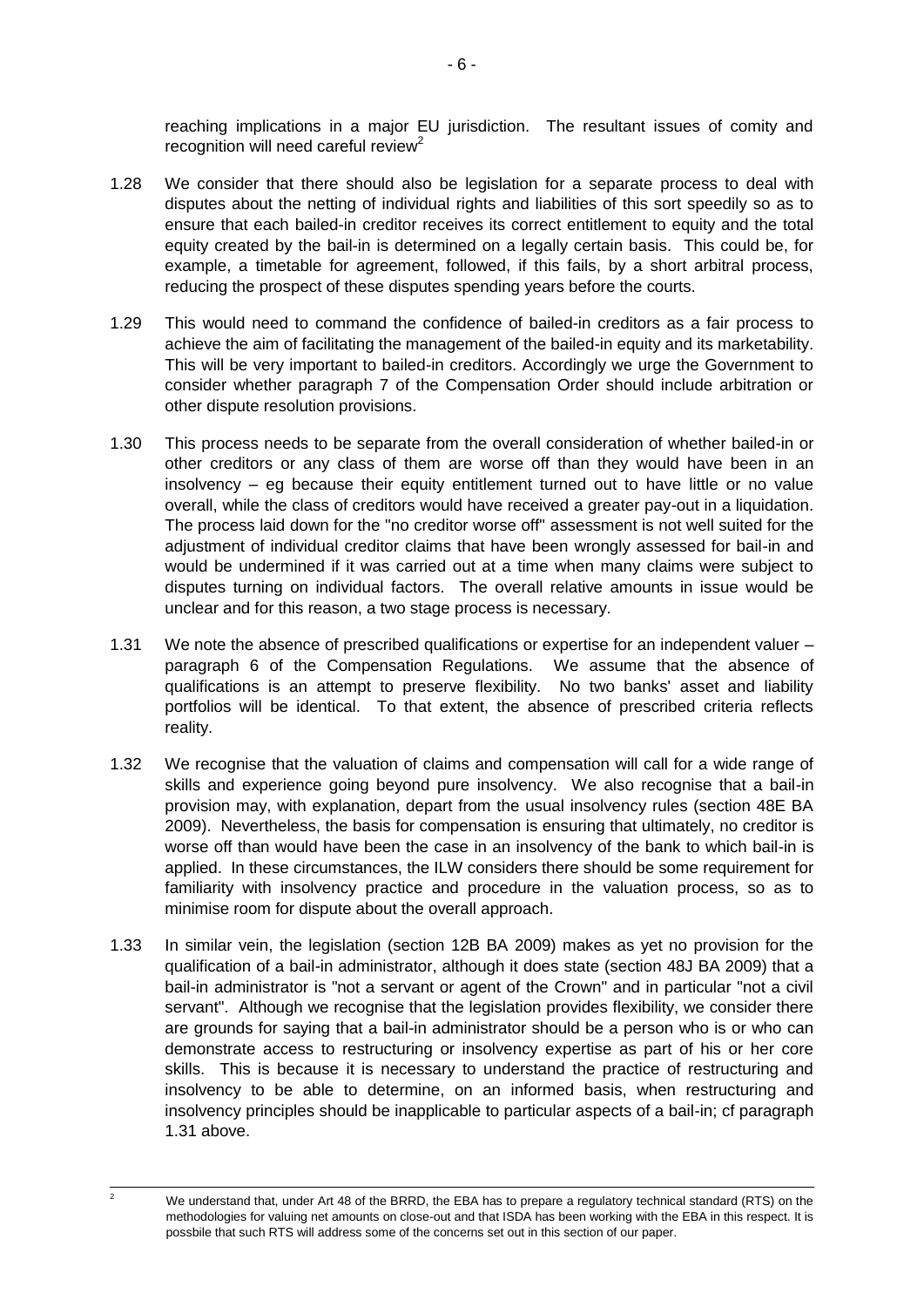### 2. **Comments on the Compensation Regulations**

- 2.1 Bail-in compensation is only payable to "relevant persons" (regulation 6(2)) meaning preresolution shareholders and creditors of the bank. The Bank of England has powers under Sections 81BA and Section 48B(2) BA 2009 to make a "Special bail-in provision" which can cancel or modify a contract under which a banking group company has a liability. If that causes loss to persons then there would not appear to be any bail-in compensation available to such persons. It should be clear that compensation will be available to shareholders or creditors who are caused loss by a special bail-in provision. This could be dealt with by clarifying that Section 81BA BA 2009 extends the compensation provisions to banking group companies.
- 2.2 Additionally, section 60B(3) BA 2009 refers to relevant persons as persons who "held" securities or were "creditors" of the institution. This does not appear to address persons with a beneficial as against a legal interest. Absent any clarification the holders of beneficial interests appear to be excluded from this provision. The Treasury should consider if that is intended and if appropriate, use regulations to clarify the point.
- 2.3 The independent valuer appointed under Regulation 6 need not have particular qualifications or experience. See our comment in section B1.32 above.
- 2.4 We note the insertion of the words "subject to any necessary modifications") in Regulation 7(1). What precisely are the modifications contemplated here? (See also Regulation 9(1),  $10(1)$ ).
- 2.5 In Regulation 7(6) the "initial instrument" is defined as in Section 60B(2) BA 2009. That is the first instrument made with respect to that bank. Is that principle correct? Should not the relevant instrument be the first instrument which resulted in loss to that relevant person? This has a consequential impact on Regulation 9(2). (See questions 18 and 19).
- 2.6 Regulation 8(a) allows specification of a particular insolvency process. Alternatively, Regulation 8(b) allows a valuer to determine the applicable insolvency process. Section 60B(4) BA 2009 allows for a wide variety of potential processes but they are not all liquidation. In particular they include compositions with creditors and schemes of arrangement. As the outcome of a hypothetical composition or scheme is entirely dependent upon its terms and that the approval of those terms by the requisite majorities it is difficult to see the basis on which the Treasury or the valuer can assess the outcome of such an insolvency treatment.
- 2.7 Although we note that this provides flexibility, assessing compensation in this way may result in considerable uncertainty and risk of challenge. Guidance should be given that these forms of insolvency will not be used as a basis of compensation except in exceptional circumstances where the terms of the composition or scheme is public, certain and sufficiently advanced pre-resolution that they are or are reasonably likely to have been approved by the requisite creditor majorities and the Court, as applicable.
- 2.8 Regulation 10 permits arrangements to be made for payments on account. We support providing that no payment on account shall be made to any relevant person unless that relevant person has confirmed (at least in respect of those parts of this claim that are no in dispute) that he or she accepts the determination of the compensation payment and the amount of payment on account.
- 2.9 Regulation 11 does appear to open up a significant area for potential challenge on the basis that the valuer failed to have proper regard to information provided by a dissatisfied relevant person.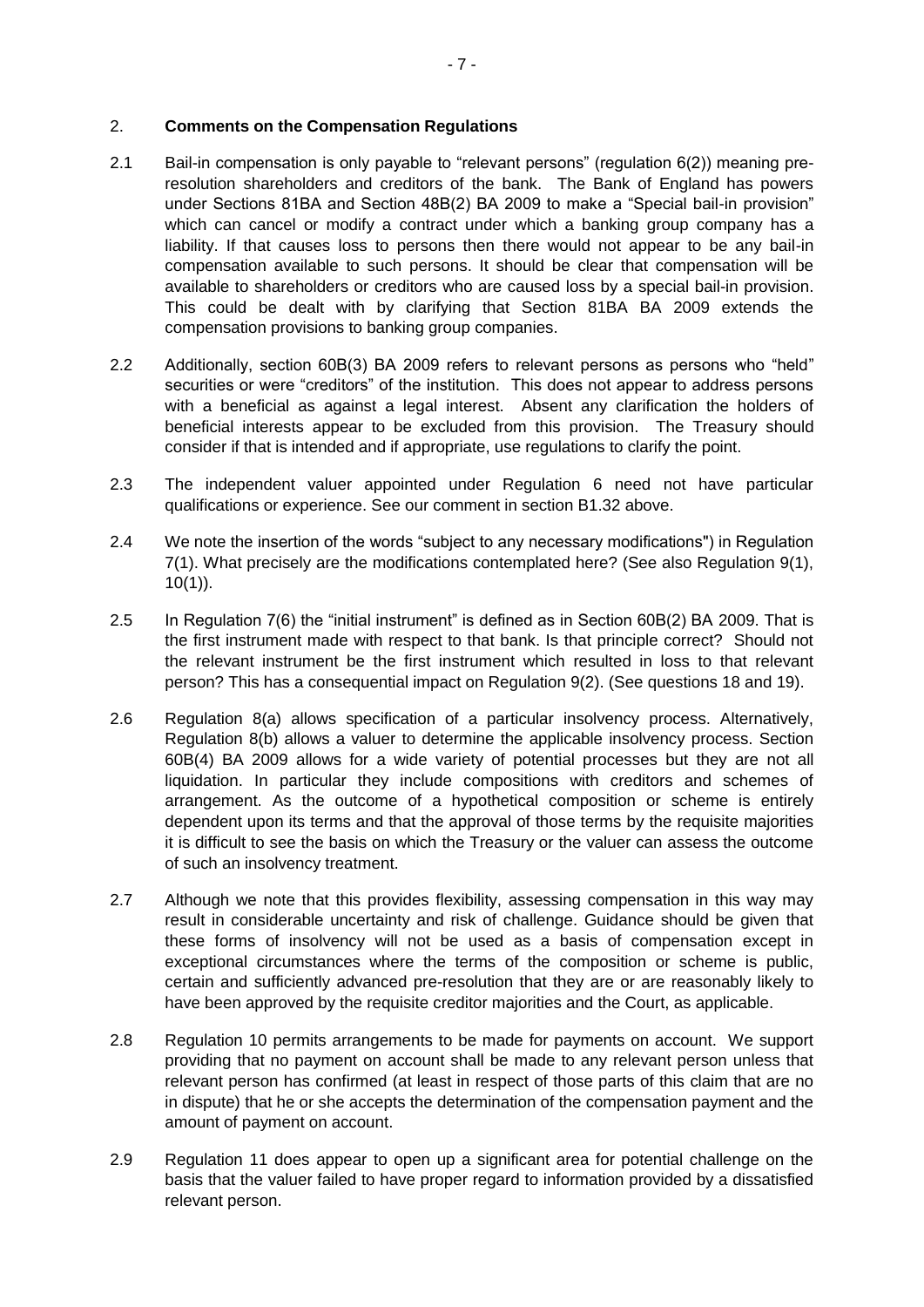2.10 Regulation 12(2) allows the order to specify the value at which property is to be treated as having been sold whether or not it is in fact sold. This is a potential loophole allowing for manipulation of the calculation of compensation by the Treasury. A similar point applies to Regulation 12(3) and (4).(Question 15). We recommend, to ensure confidence in the process, the introduction of an independent valuation procedure for use in these cases.

## 3. **Comments on the Restriction Order**

3.1 The concept of "Remedy" under Paragraph 7 is welcome but as the Restriction Order only protects counterparties where no mandatory (or other) close out has occurred and as it requires a positive act in the bail-in order to force a mandatory close out in which case no protection applies it may be unlikely that the bail-in will purport to harm counterparties in contravention of the order. Perhaps if the order wrongly assumes that automatic or optional close out has occurred and bails in the net claim when there is no net claim (as no actual close out) then that is the circumstance where a remedy may be required.

## 4. **Miscellaneous Matters**

# **Building Societies**

4.1 We understand that the Building Societies Association ("BSA") is making its own submissions on the Consultation. We accept that demutualisation provides an effective means of bailing-in a building society, however we will not comment on whether a way could be found to reserve mutuality in the context of a bail-in – eg through the use of a profit dependent instrument for bailed-in parties, rather than an equity entitlement. We urge the Government to consider the submission of the BSA carefully.

## **Banking Group Companies and Securitisation Vehicles**

- 4.2 We are aware of concerns expressed by capital markets lawyers at the "Banking Group Companies provisions" applying to securitisation structures. We understand that capital markets lawyers will be making more detailed submissions on this matter. For that reason, we refrain from making our own submissions on the inter-relationship between capital markets transactions and the "Banking Group Companies" provisions to be included in the new section 81 BA 2009.
- 4.3 We approve of the suggestion that secured liabilities should be excluded from the bail-in proposals but notes that this is only so far as they are secured. This gives rise to similar valuation issues as were discussed in Sections B1.20 to B1.23 in relation to net liabilities. While we can see the logic behind this proposal, working out the extent to which the liabilities are covered by collateral could, in practice, take considerable time. We suggest that the authorities should have the flexibility to exclude all secured liabilities from the bailin, not only the part that is covered by the collateral, if the factual circumstances require. We believe this is consistent with the BRRD.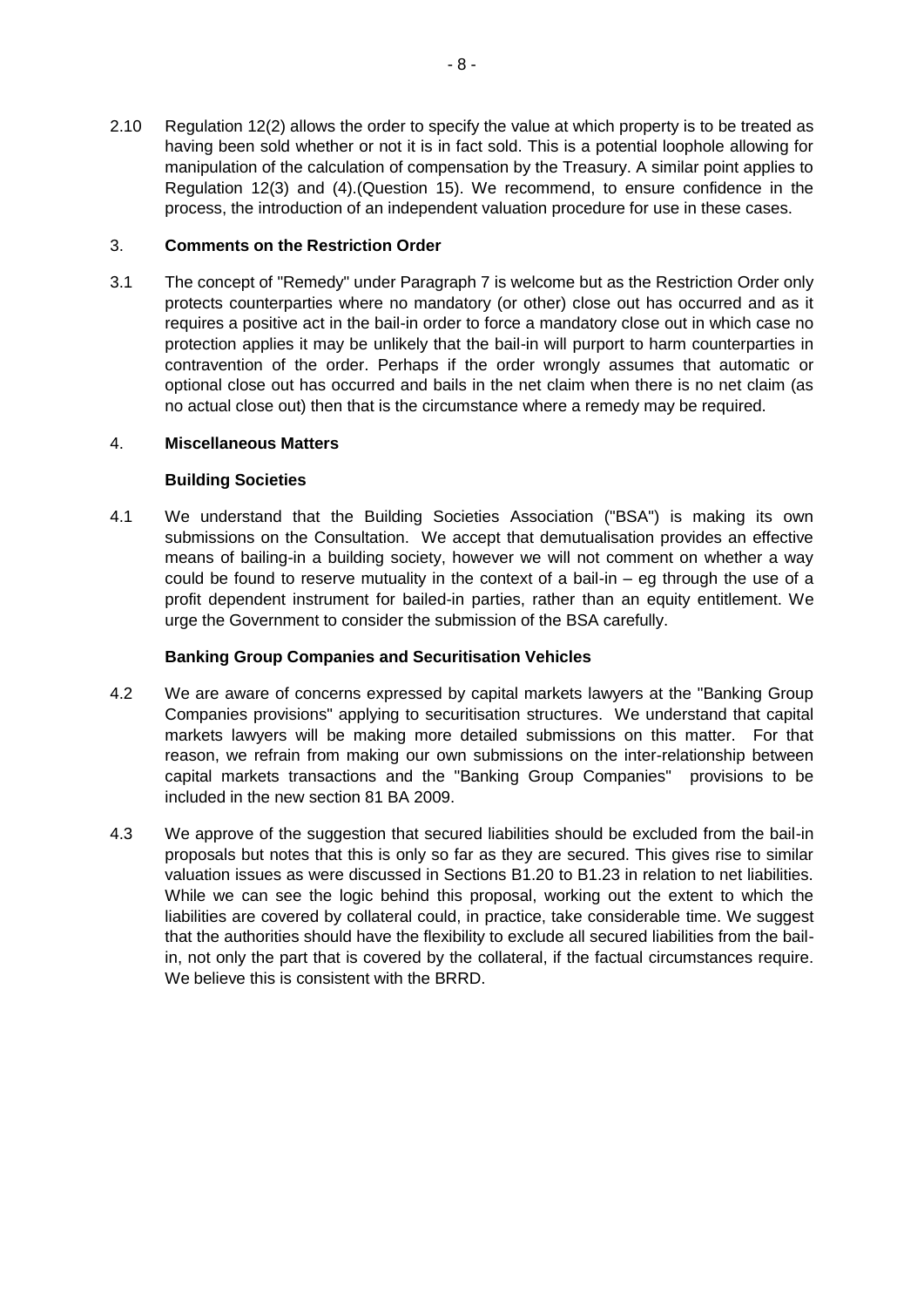### **Schedule**

### **Part 1**

### **THE CITY OF LONDON LAW SOCIETY INSOLVENCY LAW AND FINANCIAL LAW COMMITTEES**

Individuals and firms represented on the Insolvency Law Committee are as follows:

Hamish Anderson (Norton Rose Fulbright LLP) (Chairman) Ms J. Marshall (Allen & Overy LLP) (Deputy Chairman) Ms C. Balmond (Freshfields Bruckhaus Deringer LLP) J. Bannister (Hogan Lovells International LLP) G. Boothman (Ashurst LLP) T. Bugg (Linklaters LLP) A.Cohen (Clifford Chance LLP) L. Elliott (Herbert Smith Freehills LLP) S. Frith (Stephenson Harwood LLP) I. Johnson (Slaughter and May) B. Klinger (Sidley Austin LLP) B. Larkin (Berwin Leighton Paisner LLP) D. McCahill (Skadden Arps Slate Meagher & Flom (UK) LLP) B. Nurse (Dentons UKMEA LLP) J.H.D. Roome (Bingham McCutchen LLP) P. Wiltshire (CMS Cameron McKenna LLP) M. Woollard (King & Wood Mallesons SJ Berwin LLP) Ms. R. Oliver (Norton Rose Fulbright LLP) (Secretary)

Individuals and firms represented on the Financial Law Committee are as follows:

Ms. Dorothy Livingston (Herbert Smith Freehills LLP) (Chairman) Ms. P. Angell (Hogan Lovells International LLP) R.J. Calnan (Norton Rose Fulbright LLP) C. Cochrane (Clifford Chance LLP) J.W. Davies (Simmons & Simmons LLP) M. Dening (Sidley Austin LLP) D.P. Ereira (Linklaters LLP) M.N.R. Evans (Travers Smith LLP) A. McClean (Slaughter and May) J.R. Naccarato (CMS Cameron McKenna LLP) A. Newton (Freshfields Bruckhaus Deringer LLP) S. Roberts (Allen & Overy LLP) N. Swiss (Eversheds LLP) N.T. Ward (Ashurst LLP) P. Warner (Sullivan & Cromwell LLP) P.R. Wood (Allen & Overy LLP) (Emeritus)